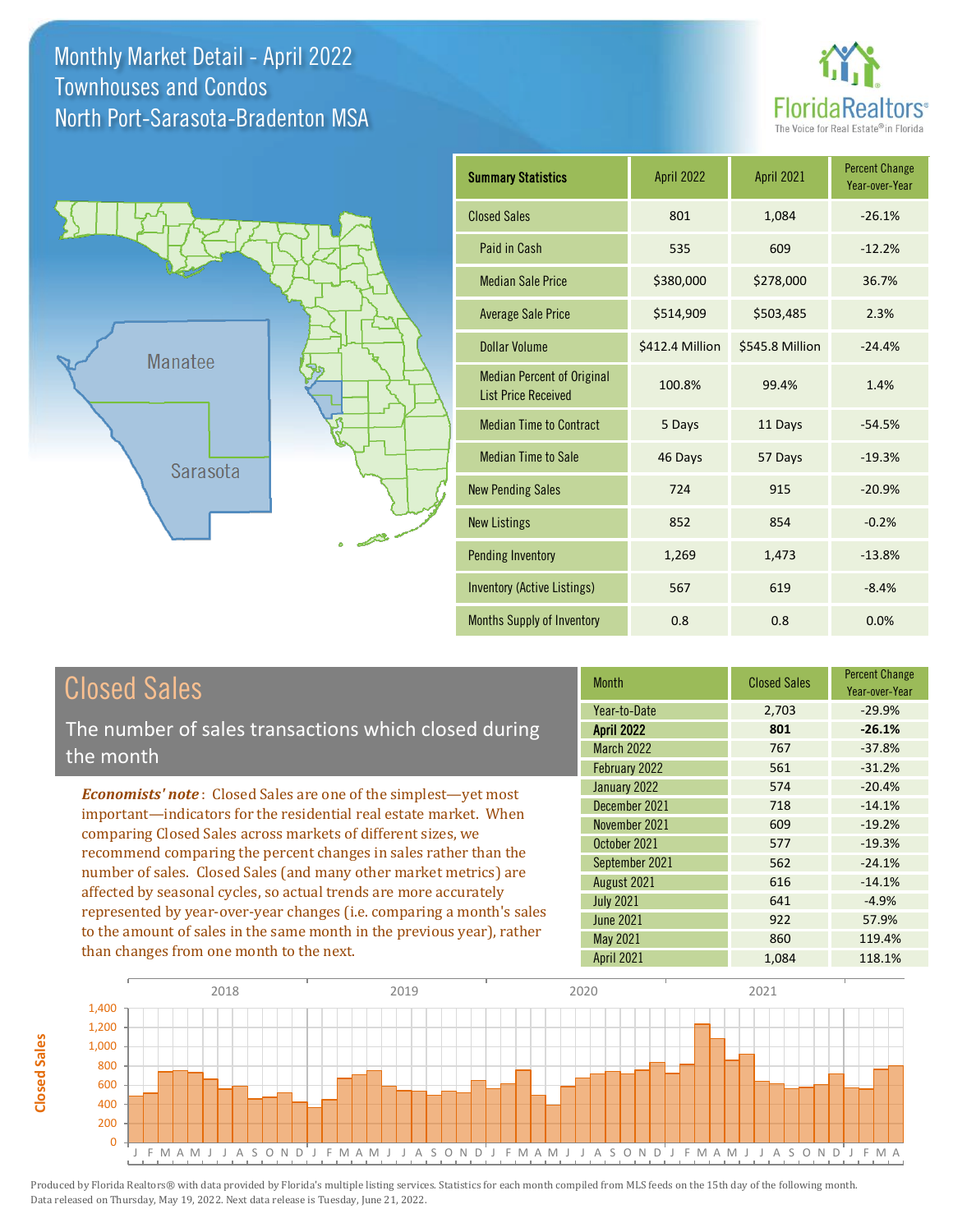Monthly Market Detail - April 2022 North Port-Sarasota-Bradenton MSA Townhouses and Condos

this statistic should be interpreted with care.

#### Florida tors<sup>®</sup> The Voice for Real Estate<sup>®</sup>

540 97.1%

| Cash Sales                                                                     | <b>Month</b>      | <b>Cash Sales</b> | <b>Percent Change</b><br>Year-over-Year |
|--------------------------------------------------------------------------------|-------------------|-------------------|-----------------------------------------|
|                                                                                | Year-to-Date      | 1.757             | $-17.6%$                                |
| The number of Closed Sales during the month in which                           | <b>April 2022</b> | 535               | $-12.2%$                                |
| buyers exclusively paid in cash                                                | <b>March 2022</b> | 510               | $-22.1%$                                |
|                                                                                | February 2022     | 363               | $-22.3%$                                |
|                                                                                | January 2022      | 349               | $-12.8%$                                |
|                                                                                | December 2021     | 418               | 8.3%                                    |
| <b>Economists' note:</b> Cash Sales can be a useful indicator of the extent to | November 2021     | 338               | $-8.4%$                                 |
| which investors are participating in the market. Why? Investors are            | October 2021      | 352               | 2.6%                                    |
| far more likely to have the funds to purchase a home available up front,       | September 2021    | 337               | 3.7%                                    |
| whereas the typical homebuyer requires a mortgage or some other                | August 2021       | 356               | 12.7%                                   |
| form of financing. There are, of course, many possible exceptions, so          | <b>July 2021</b>  | 379               | 23.1%                                   |

J F M A M J J A S O N D J F M A M J J A S O N D J F M A M J J A S O N D J F M A M J J A S O N D J F M A  $\Omega$ 100 200 300 400 500 600 700 2018 2019 2020 2021

#### Cash Sales as a Percentage of Closed Sales

The percentage of Closed Sales during the month which were Cash Sales

*Economists' note* : This statistic is simply another way of viewing Cash Sales. The remaining percentages of Closed Sales (i.e. those not paid fully in cash) each month involved some sort of financing, such as mortgages, owner/seller financing, assumed loans, etc.

| <b>Month</b>      | <b>Percent of Closed</b><br>Sales Paid in Cash | <b>Percent Change</b><br>Year-over-Year |
|-------------------|------------------------------------------------|-----------------------------------------|
| Year-to-Date      | 65.0%                                          | 17.5%                                   |
| <b>April 2022</b> | 66.8%                                          | 18.9%                                   |
| March 2022        | 66.5%                                          | 25.2%                                   |
| February 2022     | 64.7%                                          | 12.9%                                   |
| January 2022      | 60.8%                                          | 9.5%                                    |
| December 2021     | 58.2%                                          | 26.0%                                   |
| November 2021     | 55.5%                                          | 13.5%                                   |
| October 2021      | 61.0%                                          | 27.1%                                   |
| September 2021    | 60.0%                                          | 36.7%                                   |
| August 2021       | 57.8%                                          | 31.1%                                   |
| <b>July 2021</b>  | 59.1%                                          | 29.3%                                   |
| <b>June 2021</b>  | 58.6%                                          | 24.9%                                   |
| May 2021          | 59.5%                                          | 28.8%                                   |
| <b>April 2021</b> | 56.2%                                          | 14.9%                                   |

April 2021 609 150.6%

May 2021 **512** 512 182.9%

June 2021



**Cash Sales**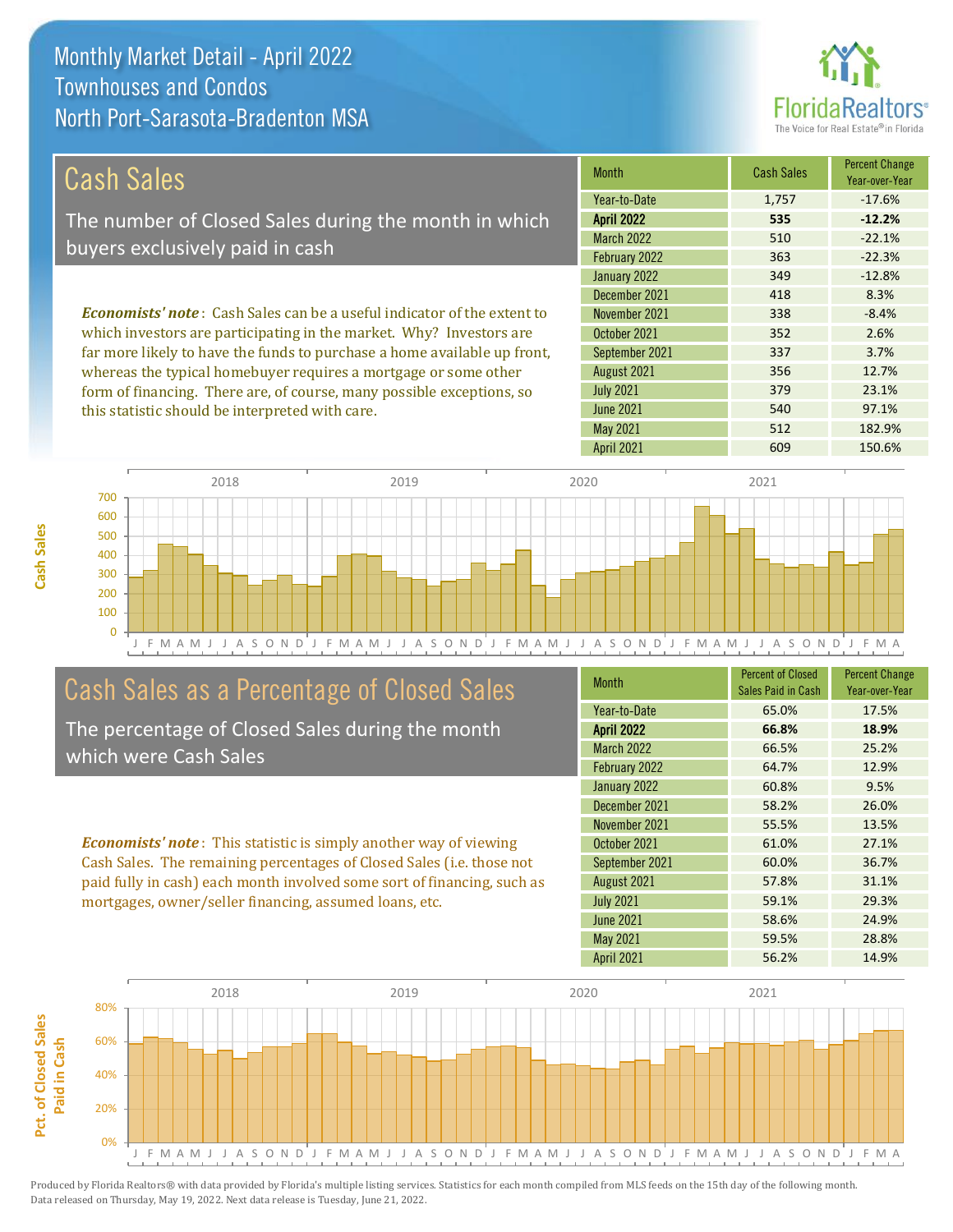# **Florid**

| Median Sale Price                                                         | <b>Month</b>      | <b>Median Sale Price</b> | <b>Percent Change</b><br>Year-over-Year |
|---------------------------------------------------------------------------|-------------------|--------------------------|-----------------------------------------|
|                                                                           | Year-to-Date      | \$359,000                | 31.5%                                   |
| The median sale price reported for the month (i.e. 50%                    | <b>April 2022</b> | \$380,000                | 36.7%                                   |
|                                                                           | <b>March 2022</b> | \$355,000                | 33.1%                                   |
| of sales were above and 50% of sales were below)                          | February 2022     | \$350,000                | 31.1%                                   |
|                                                                           | January 2022      | \$340,000                | 23.6%                                   |
| <b>Economists' note:</b> Median Sale Price is our preferred summary       | December 2021     | \$350,000                | 35.5%                                   |
| statistic for price activity because, unlike Average Sale Price, Median   | November 2021     | \$325,000                | 25.0%                                   |
| Sale Price is not sensitive to high sale prices for small numbers of      | October 2021      | \$302,900                | 16.5%                                   |
| homes that may not be characteristic of the market area. Keep in mind     | September 2021    | \$314,892                | 30.0%                                   |
| that median price trends over time are not always solely caused by        | August 2021       | \$297,700                | 24.6%                                   |
| changes in the general value of local real estate. Median sale price only | <b>July 2021</b>  | \$291,998                | 24.0%                                   |



### Average Sale Price

The average sale price reported for the month (i.e. total sales in dollars divided by the number of sales)

reflects the values of the homes that *sold* each month, and the mix of

the types of homes that sell can change over time.

*Economists' note* : Usually, we prefer Median Sale Price over Average Sale Price as a summary statistic for home prices. However, Average Sale Price does have its uses—particularly when it is analyzed alongside the Median Sale Price. For one, the relative difference between the two statistics can provide some insight into the market for higher-end homes in an area.

| <b>Month</b>      | <b>Average Sale Price</b> | <b>Percent Change</b><br>Year-over-Year |
|-------------------|---------------------------|-----------------------------------------|
| Year-to-Date      | \$495,655                 | 5.3%                                    |
| <b>April 2022</b> | \$514,909                 | 2.3%                                    |
| March 2022        | \$478,557                 | 2.3%                                    |
| February 2022     | \$472,239                 | 3.9%                                    |
| January 2022      | \$514,517                 | 15.8%                                   |
| December 2021     | \$470,707                 | 21.1%                                   |
| November 2021     | \$430,419                 | 24.9%                                   |
| October 2021      | \$400,368                 | 13.3%                                   |
| September 2021    | \$436,036                 | 22.1%                                   |
| August 2021       | \$390,371                 | 22.8%                                   |
| <b>July 2021</b>  | \$404,131                 | 27.8%                                   |
| <b>June 2021</b>  | \$439,598                 | 46.3%                                   |
| May 2021          | \$482,521                 | 65.0%                                   |
| April 2021        | \$503,485                 | 69.2%                                   |

June 2021 **\$299,230** 24.7% May 2021 **\$287,750** 20.9%



Produced by Florida Realtors® with data provided by Florida's multiple listing services. Statistics for each month compiled from MLS feeds on the 15th day of the following month. Data released on Thursday, May 19, 2022. Next data release is Tuesday, June 21, 2022.

**Average Sale Price**

**Average Sale Price**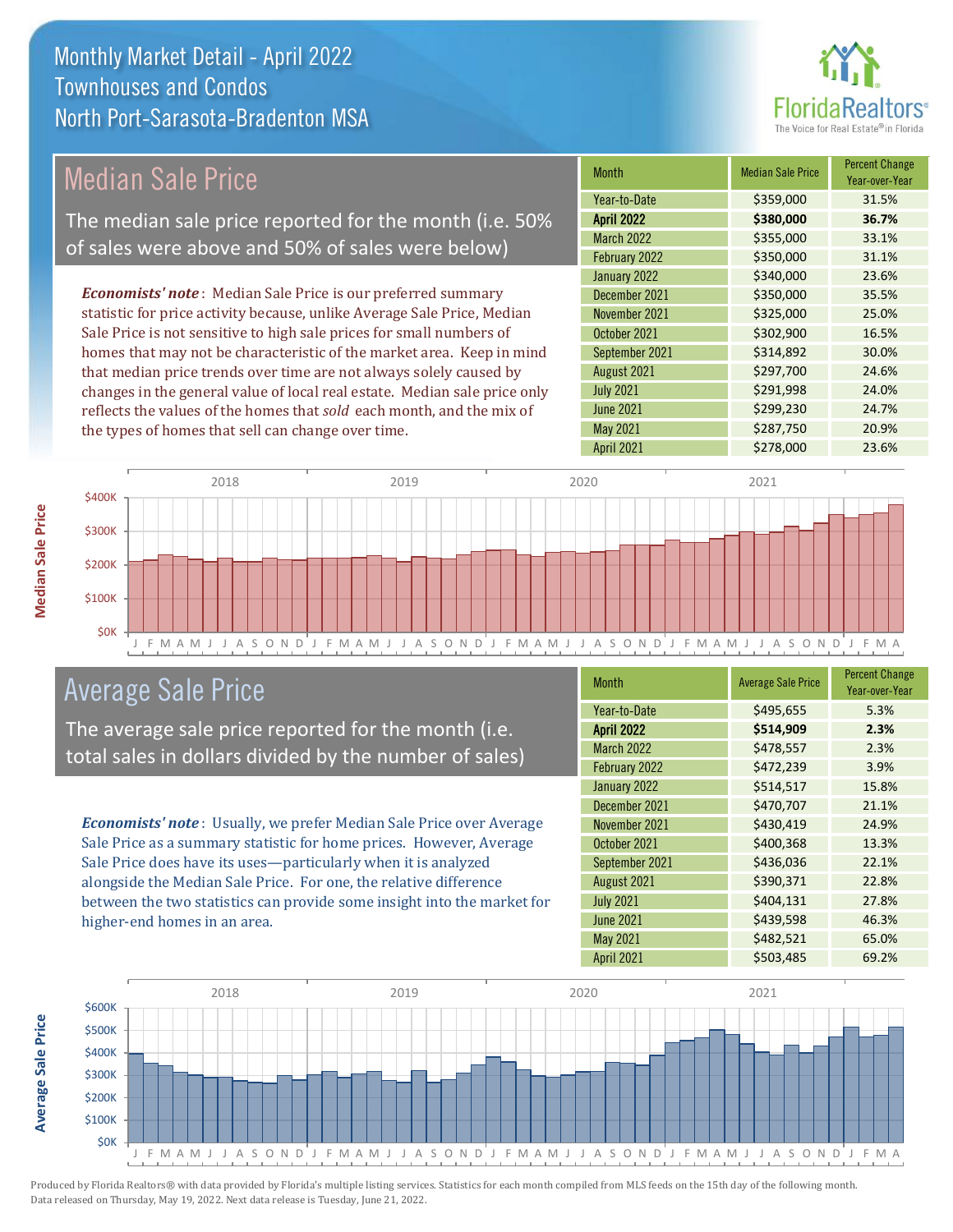

#### Dollar Volume

The sum of the sale prices for all sales which closed during the month

*Economists' note* : Dollar Volume is simply the sum of all sale prices in a given time period, and can quickly be calculated by multiplying Closed Sales by Average Sale Price. It is a strong indicator of the health of the real estate industry in a market, and is of particular interest to real estate professionals, investors, analysts, and government agencies. Potential home sellers and home buyers, on the other hand, will likely be better served by paying attention to trends in the two components of Dollar Volume (i.e. sales and prices) individually.

| Month             | <b>Dollar Volume</b> | <b>Percent Change</b><br>Year-over-Year |
|-------------------|----------------------|-----------------------------------------|
| Year-to-Date      | \$1.3 Billion        | $-26.1%$                                |
| <b>April 2022</b> | \$412.4 Million      | $-24.4%$                                |
| <b>March 2022</b> | \$367.1 Million      | $-36.4%$                                |
| February 2022     | \$264.9 Million      | $-28.5%$                                |
| January 2022      | \$295.3 Million      | $-7.8%$                                 |
| December 2021     | \$338.0 Million      | 4.0%                                    |
| November 2021     | \$262.1 Million      | 0.9%                                    |
| October 2021      | \$231.0 Million      | $-8.5%$                                 |
| September 2021    | \$245.1 Million      | $-7.3%$                                 |
| August 2021       | \$240.5 Million      | 5.5%                                    |
| <b>July 2021</b>  | \$259.0 Million      | 21.5%                                   |
| <b>June 2021</b>  | \$405.3 Million      | 130.9%                                  |
| <b>May 2021</b>   | \$415.0 Million      | 261.9%                                  |
| April 2021        | \$545.8 Million      | 269.0%                                  |



#### Median Percent of Original List Price Received

The median of the sale price (as a percentage of the original list price) across all properties selling during the month

*Economists' note* : The Median Percent of Original List Price Received is useful as an indicator of market recovery, since it typically rises as buyers realize that the market may be moving away from them and they need to match the selling price (or better it) in order to get a contract on the house. This is usually the last measure to indicate a market has shifted from down to up, so it is what we would call a *lagging* indicator.

| <b>Month</b>      | Med. Pct. of Orig.<br><b>List Price Received</b> | <b>Percent Change</b><br>Year-over-Year |
|-------------------|--------------------------------------------------|-----------------------------------------|
| Year-to-Date      | 100.0%                                           | 2.2%                                    |
| <b>April 2022</b> | 100.8%                                           | 1.4%                                    |
| <b>March 2022</b> | 100.8%                                           | 3.1%                                    |
| February 2022     | 100.0%                                           | 2.7%                                    |
| January 2022      | 100.0%                                           | 3.2%                                    |
| December 2021     | 100.0%                                           | 3.7%                                    |
| November 2021     | 100.0%                                           | 3.6%                                    |
| October 2021      | 100.0%                                           | 4.6%                                    |
| September 2021    | 100.0%                                           | 3.7%                                    |
| August 2021       | 100.0%                                           | 4.5%                                    |
| <b>July 2021</b>  | 100.0%                                           | 4.8%                                    |
| <b>June 2021</b>  | 100.0%                                           | 6.2%                                    |
| May 2021          | 100.0%                                           | 5.0%                                    |
| April 2021        | 99.4%                                            | 4.5%                                    |



Produced by Florida Realtors® with data provided by Florida's multiple listing services. Statistics for each month compiled from MLS feeds on the 15th day of the following month. Data released on Thursday, May 19, 2022. Next data release is Tuesday, June 21, 2022.

Med. Pct. of Orig.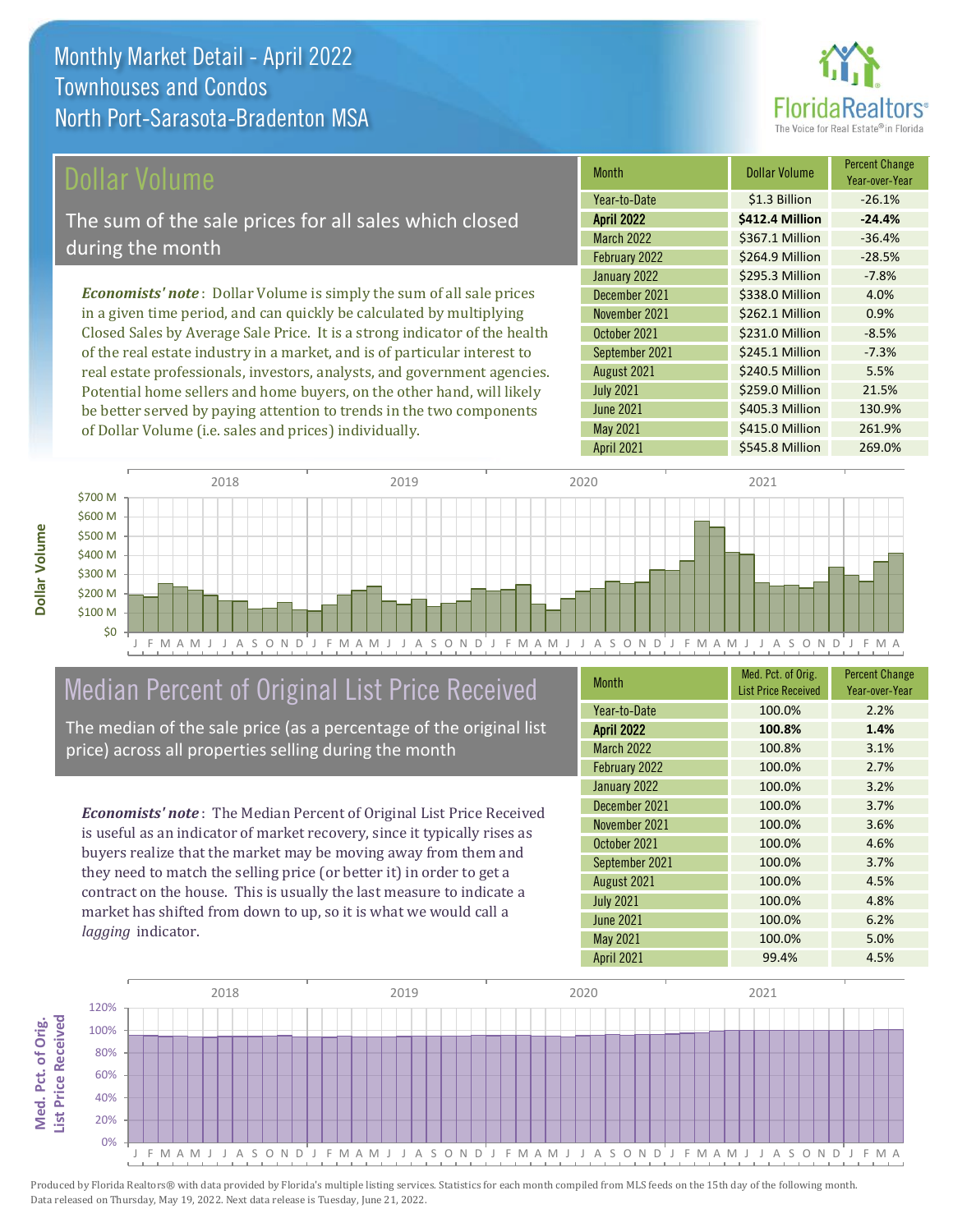## Median Time to Contract

The median number of days between the listing date and contract date for all Closed Sales during the month

*Economists' note* : Like Time to Sale, Time to Contract is a measure of the length of the home selling process calculated for sales which closed during the month. The difference is that Time to Contract measures the number of days between the initial listing of a property and the signing of the contract which eventually led to the closing of the sale. When the gap between Median Time to Contract and Median Time to Sale grows, it is usually a sign of longer closing times and/or declining numbers of cash sales.

| <b>Month</b>      | <b>Median Time to</b><br>Contract | <b>Percent Change</b><br>Year-over-Year |
|-------------------|-----------------------------------|-----------------------------------------|
| Year-to-Date      | 5 Days                            | $-76.2%$                                |
| <b>April 2022</b> | 5 Days                            | $-54.5%$                                |
| <b>March 2022</b> | 5 Days                            | $-75.0%$                                |
| February 2022     | 6 Days                            | $-80.0%$                                |
| January 2022      | 7 Days                            | $-78.1%$                                |
| December 2021     | 7 Days                            | $-77.4%$                                |
| November 2021     | 7 Days                            | $-80.0%$                                |
| October 2021      | 7 Days                            | $-84.1%$                                |
| September 2021    | 6 Days                            | $-85.0%$                                |
| August 2021       | 7 Days                            | $-85.1%$                                |
| <b>July 2021</b>  | 6 Days                            | $-92.0%$                                |
| <b>June 2021</b>  | 7 Days                            | $-90.0%$                                |
| <b>May 2021</b>   | 9 Days                            | $-79.1%$                                |
| April 2021        | 11 Days                           | $-71.1%$                                |



#### Median Time to Sale

**Median Time to** 

**Median Time to** 

The median number of days between the listing date and closing date for all Closed Sales during the month

*Economists' note* : Time to Sale is a measure of the length of the home selling process, calculated as the number of days between the initial listing of a property and the closing of the sale. *Median* Time to Sale is the amount of time the "middle" property selling this month was on the market. That is, 50% of homes selling this month took *less* time to sell, and 50% of homes took *more* time to sell. Median Time to Sale gives a more accurate picture than Average Time to Sale, which can be skewed upward by small numbers of properties taking an abnormally long time to sell.

| <b>Month</b>      | <b>Median Time to Sale</b> | <b>Percent Change</b><br>Year-over-Year |
|-------------------|----------------------------|-----------------------------------------|
| Year-to-Date      | 44 Days                    | $-33.3%$                                |
| <b>April 2022</b> | 46 Days                    | $-19.3%$                                |
| <b>March 2022</b> | 43 Days                    | $-33.8%$                                |
| February 2022     | 40 Days                    | $-42.9%$                                |
| January 2022      | 48 Days                    | $-36.8%$                                |
| December 2021     | 46 Days                    | $-37.0%$                                |
| November 2021     | 48 Days                    | $-38.5%$                                |
| October 2021      | 46 Days                    | $-46.5%$                                |
| September 2021    | 46 Days                    | $-45.2%$                                |
| August 2021       | 48 Days                    | $-47.8%$                                |
| <b>July 2021</b>  | 48 Days                    | $-59.3%$                                |
| <b>June 2021</b>  | 49 Days                    | $-56.3%$                                |
| May 2021          | 54 Days                    | $-41.3%$                                |
| April 2021        | 57 Days                    | $-36.0%$                                |

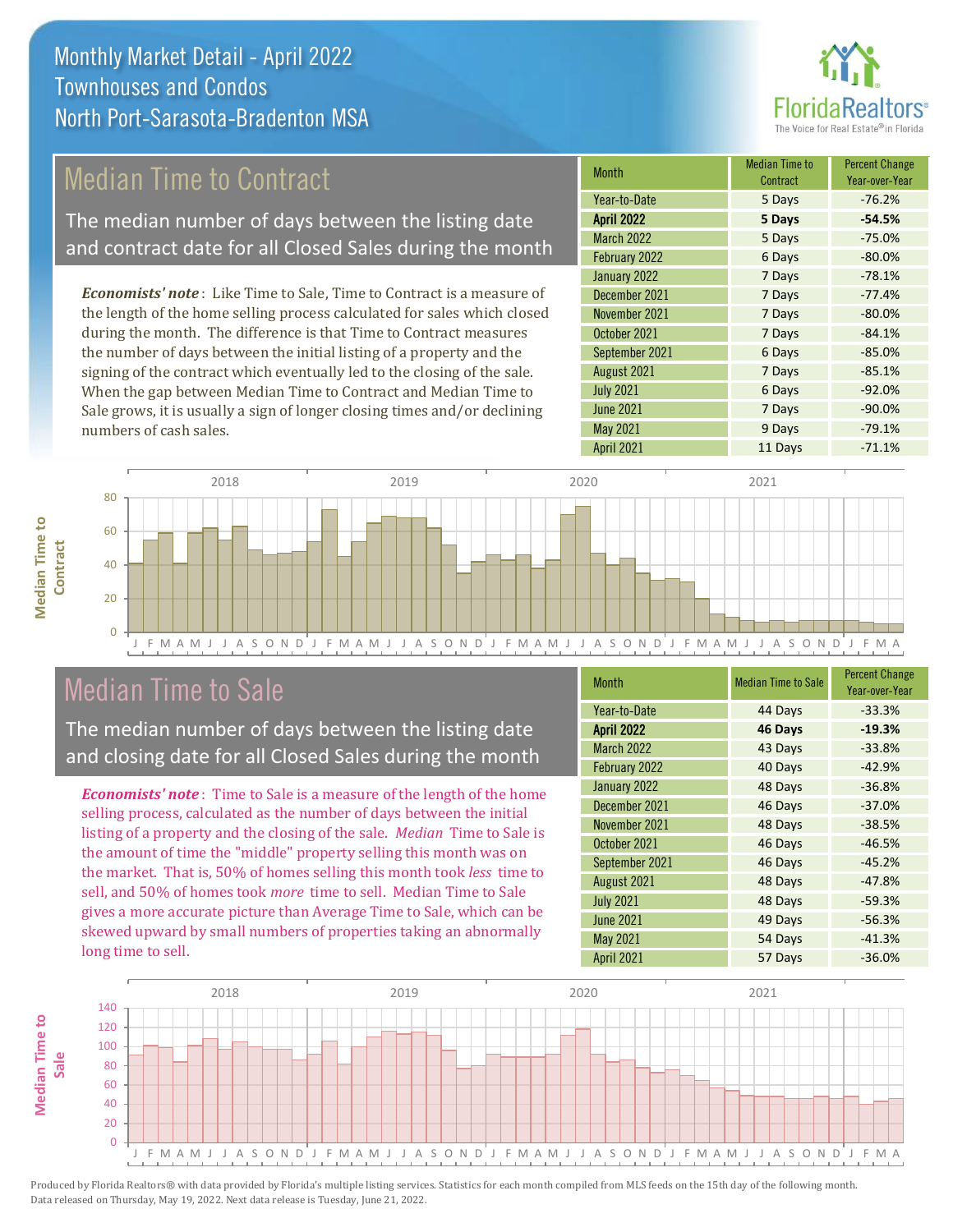distressed properties for sale.



| <b>New Pending Sales</b>                                                       | <b>Month</b>      | <b>New Pending Sales</b> | <b>Percent Change</b><br>Year-over-Year |
|--------------------------------------------------------------------------------|-------------------|--------------------------|-----------------------------------------|
|                                                                                | Year-to-Date      | 2,986                    | $-29.9%$                                |
| The number of listed properties that went under                                | <b>April 2022</b> | 724                      | $-20.9%$                                |
| contract during the month                                                      | <b>March 2022</b> | 782                      | $-28.3%$                                |
|                                                                                | February 2022     | 733                      | $-37.1%$                                |
|                                                                                | January 2022      | 747                      | $-31.2%$                                |
| <b>Economists' note</b> : Because of the typical length of time it takes for a | December 2021     | 554                      | $-22.1%$                                |
| sale to close, economists consider Pending Sales to be a decent                | November 2021     | 647                      | $-14.4%$                                |
| indicator of potential future Closed Sales. It is important to bear in         | October 2021      | 628                      | $-23.1%$                                |
| mind, however, that not all Pending Sales will be closed successfully.         | September 2021    | 586                      | $-24.0%$                                |
| So, the effectiveness of Pending Sales as a future indicator of Closed         | August 2021       | 592                      | $-24.4%$                                |
| Sales is susceptible to changes in market conditions such as the               | <b>July 2021</b>  | 589                      | $-22.3%$                                |

J F M A M J J A S O N D J F M A M J J A S O N D J F M A M J J A S O N D J F M A M J J A S O N D J F M A  $\Omega$ 200 400 600 800 1,000 1,200 1,400 2018 2019 2020 2021

### New Listings

The number of properties put onto the market during the month

availability of financing for homebuyers and the inventory of

*Economists' note* : New Listings tend to rise in delayed response to increasing prices, so they are often seen as a lagging indicator of market health. As prices rise, potential sellers raise their estimations of value—and in the most recent cycle, rising prices have freed up many potential sellers who were previously underwater on their mortgages. Note that in our calculations, we take care to not include properties that were recently taken off the market and quickly relisted, since these are not really *new* listings.

| <b>Month</b>      | <b>New Listings</b> | <b>Percent Change</b><br>Year-over-Year |
|-------------------|---------------------|-----------------------------------------|
| Year-to-Date      | 3,236               | $-8.4%$                                 |
| <b>April 2022</b> | 852                 | $-0.2%$                                 |
| <b>March 2022</b> | 895                 | $-2.4%$                                 |
| February 2022     | 757                 | $-11.2%$                                |
| January 2022      | 732                 | $-19.6%$                                |
| December 2021     | 540                 | $-17.4%$                                |
| November 2021     | 647                 | $-9.0%$                                 |
| October 2021      | 615                 | $-22.3%$                                |
| September 2021    | 628                 | $-17.2%$                                |
| August 2021       | 633                 | $-16.3%$                                |
| <b>July 2021</b>  | 626                 | $-15.5%$                                |
| <b>June 2021</b>  | 682                 | $-4.3%$                                 |
| May 2021          | 741                 | 22.3%                                   |
| <b>April 2021</b> | 854                 | 92.3%                                   |

June 2021 **717** 717 -7.6% May 2021 816 816 32.7% April 2021 915 915 169.1%



Produced by Florida Realtors® with data provided by Florida's multiple listing services. Statistics for each month compiled from MLS feeds on the 15th day of the following month. Data released on Thursday, May 19, 2022. Next data release is Tuesday, June 21, 2022.

**New Listings**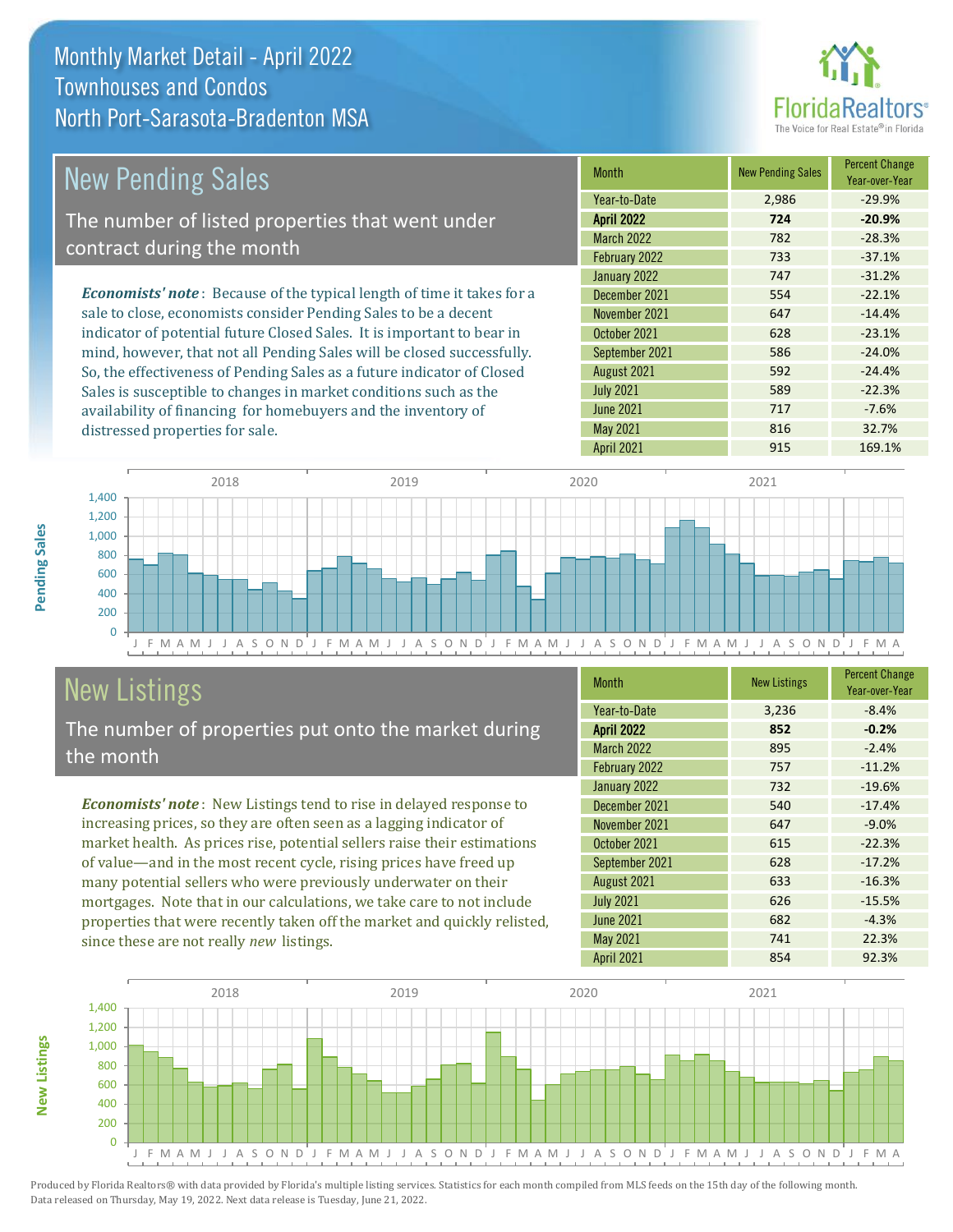Monthly Market Detail - April 2022 North Port-Sarasota-Bradenton MSA Townhouses and Condos



# Inventory (Active Listings)

The number of property listings active at the end of the month

*Economists' note* : There are a number of ways to define and calculate Inventory. Our method is to simply count the number of active listings on the last day of the month, and hold this number to compare with the same month the following year. Inventory rises when New Listings are outpacing the number of listings that go off-market (regardless of whether they actually sell). Likewise, it falls when New Listings aren't keeping up with the rate at which homes are going off-market.

| <b>Month</b>             | Inventory | <b>Percent Change</b><br>Year-over-Year |
|--------------------------|-----------|-----------------------------------------|
| <b>YTD (Monthly Avg)</b> | 453       | $-48.4%$                                |
| <b>April 2022</b>        | 567       | $-8.4%$                                 |
| March 2022               | 473       | $-33.1%$                                |
| February 2022            | 381       | $-58.5%$                                |
| January 2022             | 391       | $-69.2%$                                |
| December 2021            | 416       | $-73.0%$                                |
| November 2021            | 478       | $-71.9%$                                |
| October 2021             | 498       | $-72.8%$                                |
| September 2021           | 520       | $-73.4%$                                |
| August 2021              | 511       | $-75.1%$                                |
| <b>July 2021</b>         | 478       | $-78.0%$                                |
| <b>June 2021</b>         | 455       | $-80.2%$                                |
| <b>May 2021</b>          | 531       | $-78.6%$                                |
| <b>April 2021</b>        | 619       | $-76.5%$                                |



## Months Supply of Inventory

An estimate of the number of months it will take to deplete the current Inventory given recent sales rates

*Economists' note* : MSI is a useful indicator of market conditions. The benchmark for a balanced market (favoring neither buyer nor seller) is 5.5 months of inventory. Anything higher is traditionally a buyers' market, and anything lower is a sellers' market. There is no single accepted way of calculating MSI. A common method is to divide current Inventory by the most recent month's Closed Sales count, but this count is a usually poor predictor of future Closed Sales due to seasonal cycles. To eliminate seasonal effects, we use the 12-month average of monthly Closed Sales instead.

| <b>Month</b>             | <b>Months Supply</b> | <b>Percent Change</b><br>Year-over-Year |
|--------------------------|----------------------|-----------------------------------------|
| <b>YTD (Monthly Avg)</b> | 0.6                  | $-53.8%$                                |
| <b>April 2022</b>        | 0.8                  | 0.0%                                    |
| <b>March 2022</b>        | 0.7                  | $-30.0%$                                |
| February 2022            | 0.5                  | $-61.5%$                                |
| January 2022             | 0.5                  | $-73.7%$                                |
| December 2021            | 0.5                  | $-79.2%$                                |
| November 2021            | 0.6                  | $-77.8%$                                |
| October 2021             | 0.6                  | $-80.0%$                                |
| September 2021           | 0.6                  | $-81.3%$                                |
| August 2021              | 0.6                  | $-82.9%$                                |
| <b>July 2021</b>         | 0.6                  | $-84.2%$                                |
| <b>June 2021</b>         | 0.5                  | $-87.8%$                                |
| May 2021                 | 0.7                  | $-84.1%$                                |
| <b>April 2021</b>        | 0.8                  | $-82.2%$                                |

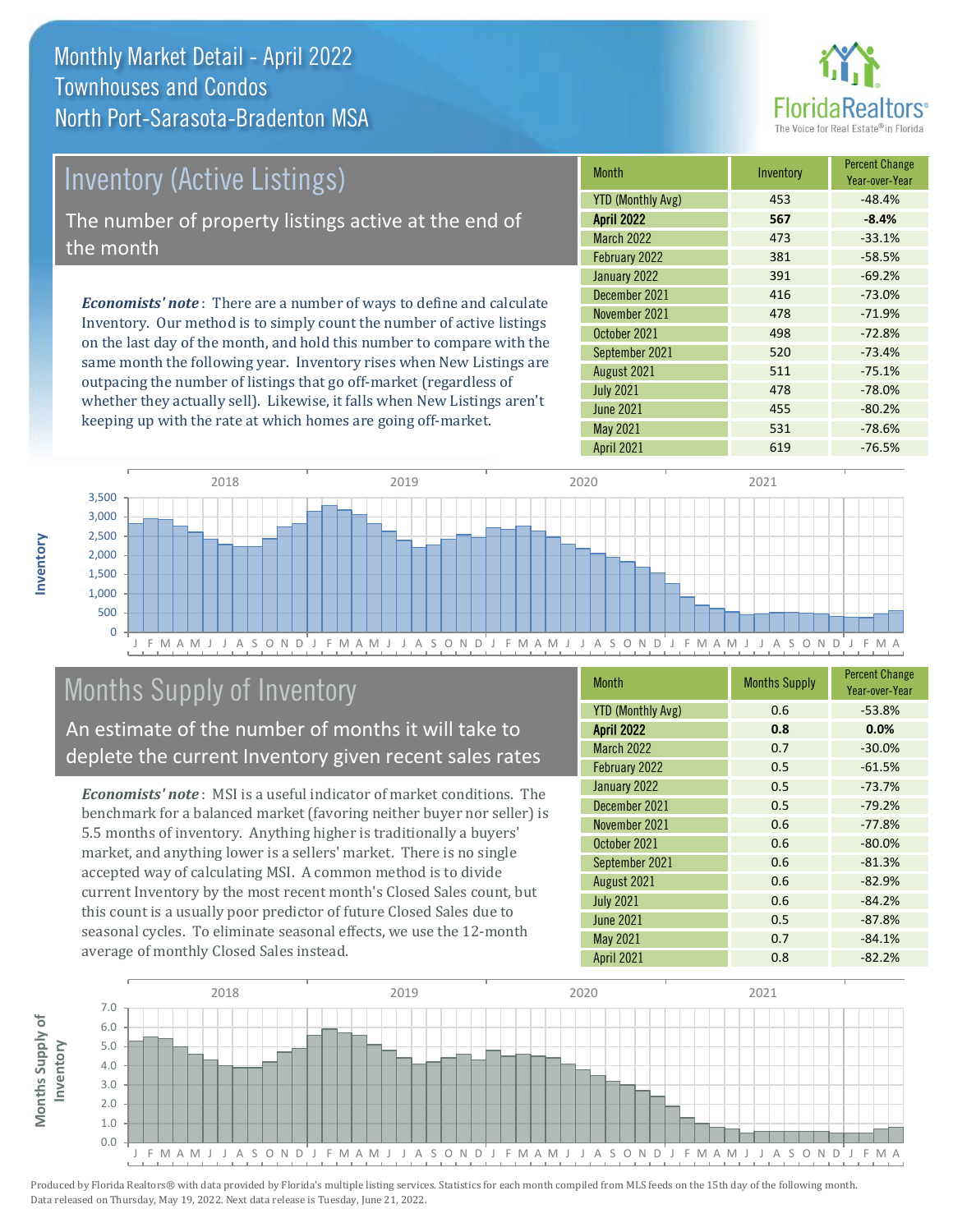# **Paltors**

### Closed Sales by Sale Price

The number of sales transactions which closed during the month

*Economists' note:* Closed Sales are one of the simplest—yet most important—indicators for the residential real estate market. When comparing Closed Sales across markets of different sizes, we recommend comparing the percent changes in sales rather than the number of sales. Closed Sales (and many other market metrics) are affected by seasonal cycles, so actual trends are more accurately represented by year-over-year changes (i.e. comparing a month's sales to the amount of sales in the same month in the previous year), rather than changes from one month to the next.





#### Median Time to Contract by Sale Price The median number of days between the listing date

and contract date for all Closed Sales during the month

*Economists' note* : Like Time to Sale, Time to Contract is a measure of the length of the home selling process calculated for sales which closed during the month. The difference is that Time to Contract measures the number of days between the initial listing of a property and the signing of the contract which eventually led to the closing of the sale. When the gap between Median Time to Contract and Median Time to Sale grows, it is usually a sign of longer closing times and/or declining numbers of cash sales.

| <b>Sale Price</b>     | Median Time to<br>Contract | <b>Percent Change</b><br>Year-over-Year |
|-----------------------|----------------------------|-----------------------------------------|
| Less than \$50,000    | (No Sales)                 | N/A                                     |
| \$50,000 - \$99,999   | 9 Days                     | $-47.1%$                                |
| $$100,000 - $149,999$ | 9 Days                     | $-10.0%$                                |
| $$150,000 - $199,999$ | 6 Days                     | $-40.0%$                                |
| \$200,000 - \$249,999 | 6 Days                     | $-25.0%$                                |
| \$250,000 - \$299,999 | 5 Days                     | $-28.6%$                                |
| \$300,000 - \$399,999 | 5 Days                     | $-50.0%$                                |
| \$400,000 - \$599,999 | 4 Days                     | $-81.0%$                                |
| \$600,000 - \$999,999 | 6 Days                     | $-78.6%$                                |
| \$1,000,000 or more   | 7 Days                     | $-22.2%$                                |



**Closed Sales**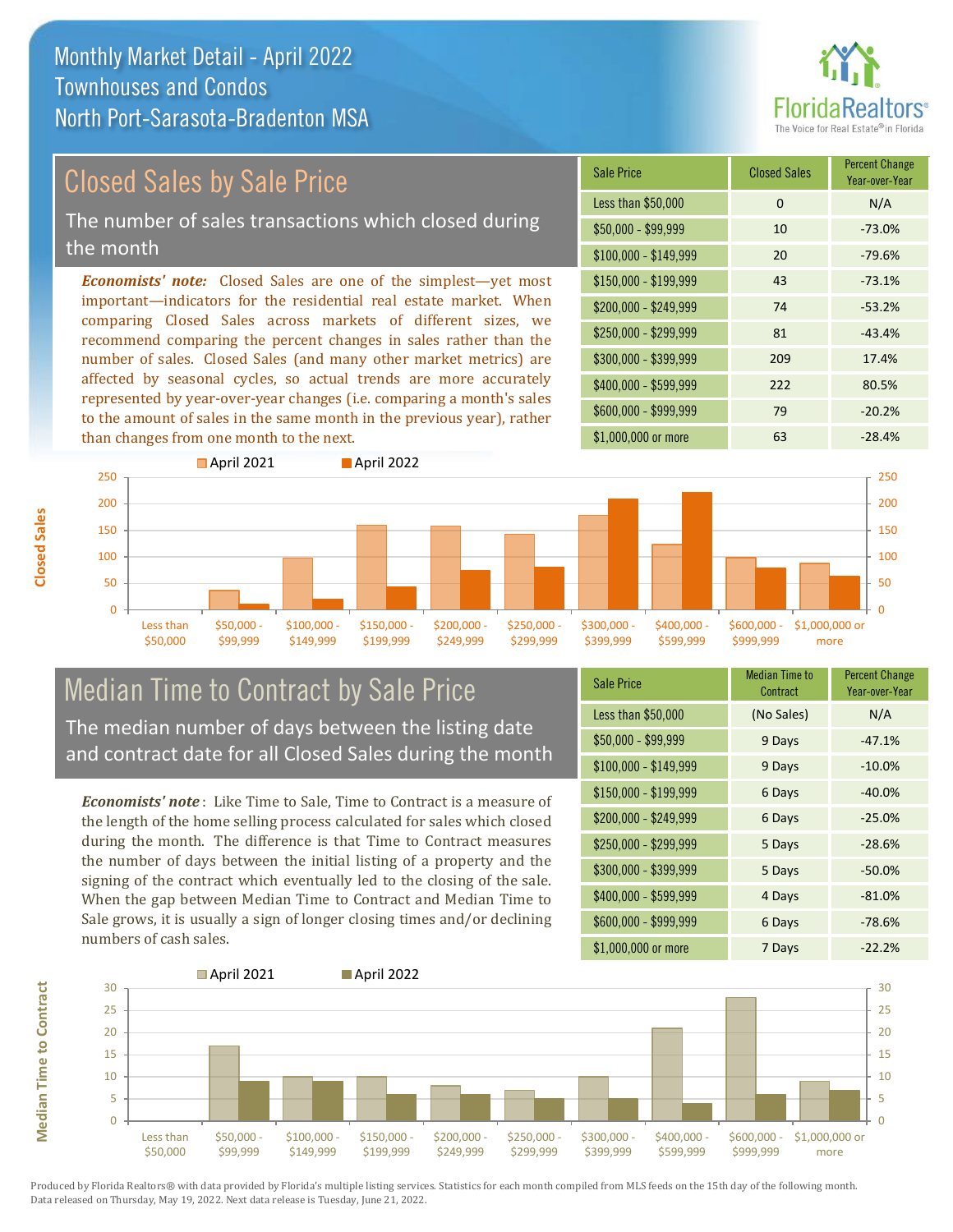# **Realtors**

# New Listings by Initial Listing Price

The number of properties put onto the market during the month

*Economists' note:* New Listings tend to rise in delayed response to increasing prices, so they are often seen as a lagging indicator of market health. As prices rise, potential sellers raise their estimations of value—and in the most recent cycle, rising prices have freed up many potential sellers who were previously underwater on their mortgages. Note that in our calculations, we take care to not include properties that were recently taken off the market and quickly relisted, since these are not really *new* listings.





#### Inventory by Current Listing Price The number of property listings active at the end of the month

*Economists' note* : There are a number of ways to define and calculate Inventory. Our method is to simply count the number of active listings on the last day of the month, and hold this number to compare with the same month the following year. Inventory rises when New Listings are outpacing the number of listings that go off-market (regardless of whether they actually sell). Likewise, it falls when New Listings aren't keeping up with the rate at which homes are going off-market.

| <b>Current Listing Price</b> | Inventory    | <b>Percent Change</b><br>Year-over-Year |
|------------------------------|--------------|-----------------------------------------|
| Less than \$50,000           | $\Omega$     | N/A                                     |
| $$50,000 - $99,999$          | $\mathbf{1}$ | $-95.7%$                                |
| $$100,000 - $149,999$        | 11           | $-84.5%$                                |
| $$150,000 - $199,999$        | 37           | $-40.3%$                                |
| \$200,000 - \$249,999        | 35           | $-23.9%$                                |
| \$250,000 - \$299,999        | 61           | 64.9%                                   |
| \$300,000 - \$399,999        | 73           | $-31.8%$                                |
| \$400,000 - \$599,999        | 117          | 39.3%                                   |
| \$600,000 - \$999,999        | 107          | 21.6%                                   |
| \$1,000,000 or more          | 125          | 23.8%                                   |



Produced by Florida Realtors® with data provided by Florida's multiple listing services. Statistics for each month compiled from MLS feeds on the 15th day of the following month. Data released on Thursday, May 19, 2022. Next data release is Tuesday, June 21, 2022.

**Inventory**